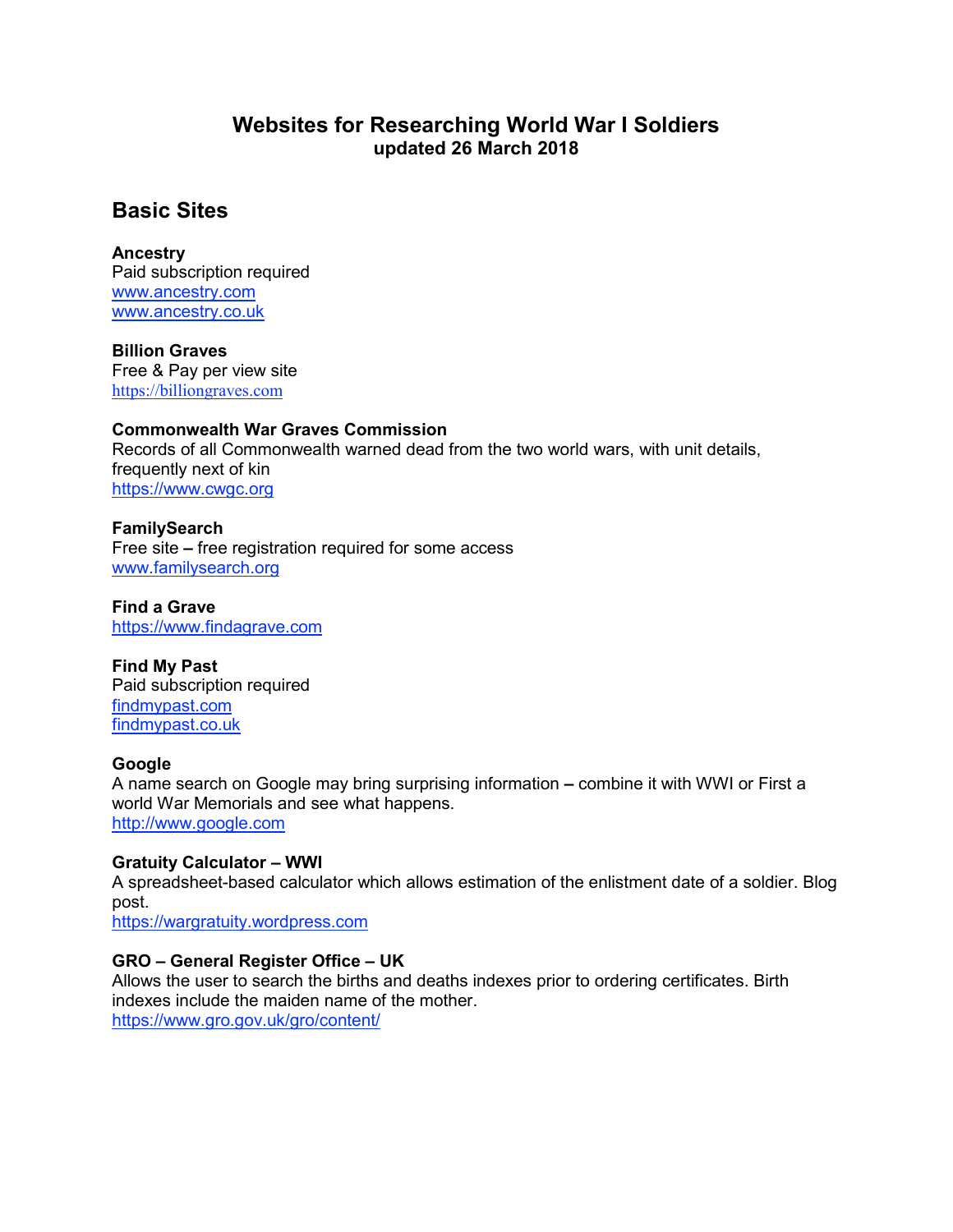#### **Roll of Honour**

A UK website dedicated to those who fell fighting for their country. Contains a listing of many but not all UK war memorials and photographs of them. Sponsored by the UK Ministry of Defence & the Royal British Legion

[http://www.roll-of-honour.com](http://www.roll-of-honour.com/)

#### **Lives of the First World War –** Imperial War Museum, U.K.

A free and pay per view website where users can contribute their stories about WWI soldiers. [https://livesofthefirstworldwar.org](https://livesofthefirstworldwar.org/)

**Prisoners of the First World War –** The International Red Cross historical archives Information on men captured and missing, though difficult to search [https://grandeguerre.icrc.org](https://grandeguerre.icrc.org/)

#### **ScotlandsPeople**

A pay per view site with free indexes. Requires some work but can be used to reconstruct families with the censuses and spreadsheets. Free registration [http://www.scotlandspeople.gov.uk](http://www.scotlandspeople.gov.uk/)

#### **Scarletfinders –** Military Nurses

A website with information and links to databases for British Military Nurses <http://www.scarletfinders.co.uk/index.html>

#### **The National Library of Scotland**

Contains surviving list of army officers, including those covering the First World War <http://digital.nls.uk/british-military-lists/archive/88735803>

## **Troopships in WWI**

<http://spartacus-educational.com/FWWtroopships.htm>

#### **WWI Trench Maps & Aerial Photographs –** McMaster University

Digital access to Trench, Thematic and Topographical Maps <http://library.mcmaster.ca/maps/ww1/home>

## **War Graves Photographic Project**

[https://www.twgpp.org](https://www.twgpp.org/)

#### **Wikipedia** Always a good place to look for things [https://www.wikipedia.org](https://www.wikipedia.org/)

## **Canadian Sites**

**Books of Remembrance –** Memorials **–** Veterans Affairs Canada <http://www.veterans.gc.ca/eng/remembrance/memorials/books/search>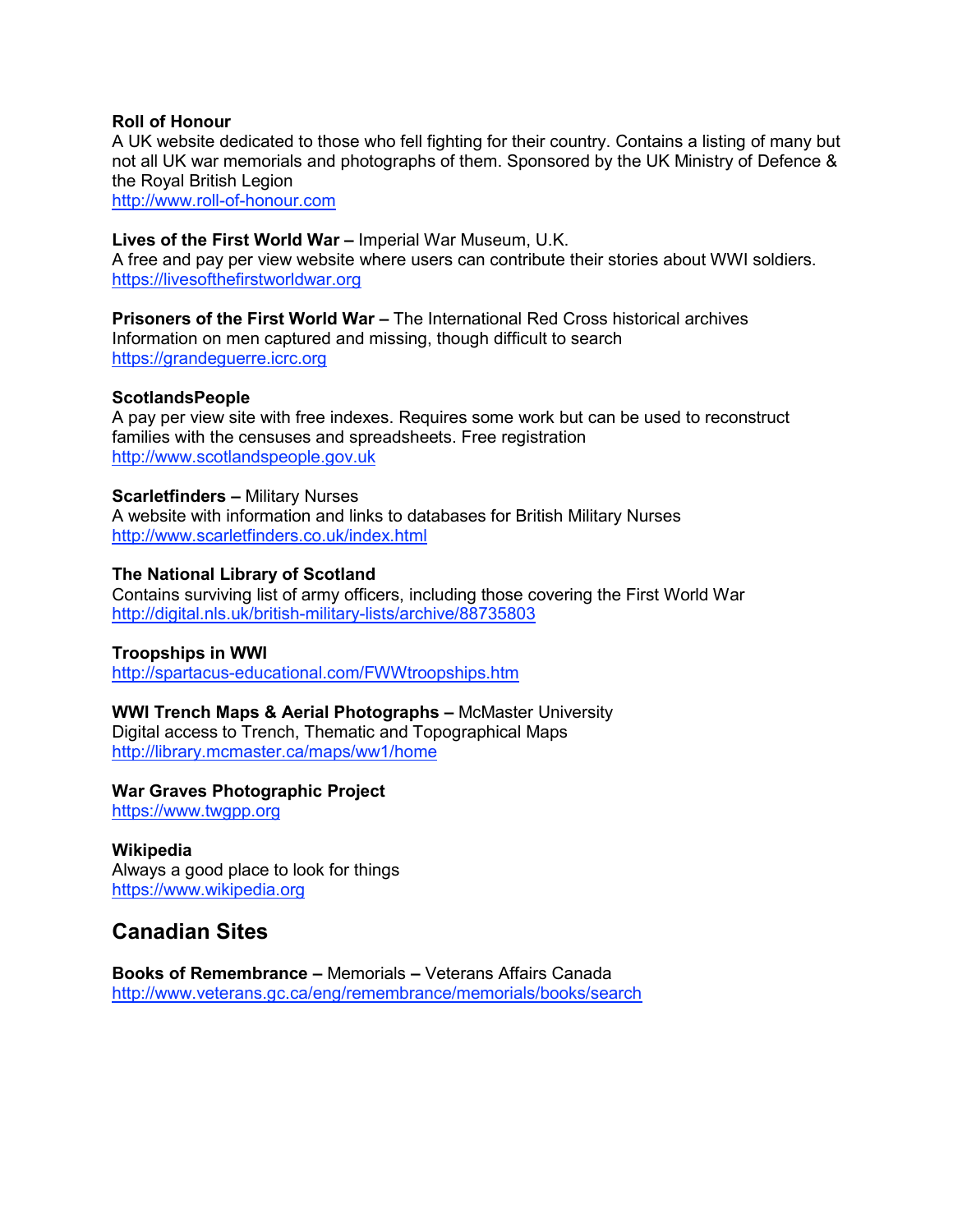## **Canadian Centre for the Great War**

A Montreal-based centre that exists to preserve and protect artifacts and archives related to the Canadian experience of the First World War and inform Canadians of the same. The centre has a digitized image collection of Great War Portraits that can be searched & browsed online. [https://greatwarcentre.com](https://greatwarcentre.com/)

#### **Canadian Expeditionary Force Registers – Canadiana**

A register, or Nominal Roll of Officers, Non-commissioned Officers and Men. **–** names, ranks, countries of birth, and dates and places of enlistment for each member of the unit, often with next of kin and address. Canadiana.org has begun digitizing and preserving these and other wartime records for convenient online access. <http://www.canadiana.ca/cef-register>

#### **Canadian Great War Project – CEF War Diary Search**

<http://www.canadiangreatwarproject.com/WarDiaries/diarySearch.asp>

## **Digitized Canadian Trench Newspapers: Part 1 0f 3 –** Doing Our Bit

Blog post from the web site of Steve Clifford, Victoria, B.C. He developed his blog as a tribute to members of his family who serve in the First World War and other soldiers whose letters and photos found their way to him.

[https://militaryandfamilyhistory.blog/2017/01/05/digitized-canadian-trench-newspapers-part-1-of-](https://militaryandfamilyhistory.blog/2017/01/05/digitized-canadian-trench-newspapers-part-1-of-3/)[3/](https://militaryandfamilyhistory.blog/2017/01/05/digitized-canadian-trench-newspapers-part-1-of-3/)

#### **Canadian Virtual War Memorial –** Veterans Affairs Canada

<http://www.veterans.gc.ca/eng/remembrance/memorials/canadian-virtual-war-memorial>

## **Canadian War Diaries – No. 1 Canadian Casualty Clearing Station**

[http://data4.collectionscanada.gc.ca/netacgi/nph](http://data4.collectionscanada.gc.ca/netacgi/nph-brs?s1=casualty+clearing&s13=&s12=&l=20&s9=RG9&s7=9-52&Sect1=IMAGE&Sect2=THESOFF&Sect4=AND&Sect5=WARDPEN&Sect6=HITOFF&d=FIND&p=1&u=http://www.collectionscanada.gc.ca/archivianet/02015202_e.html&r=1&f=G)[brs?s1=casualty+clearing&s13=&s12=&l=20&s9=RG9&s7=9-](http://data4.collectionscanada.gc.ca/netacgi/nph-brs?s1=casualty+clearing&s13=&s12=&l=20&s9=RG9&s7=9-52&Sect1=IMAGE&Sect2=THESOFF&Sect4=AND&Sect5=WARDPEN&Sect6=HITOFF&d=FIND&p=1&u=http://www.collectionscanada.gc.ca/archivianet/02015202_e.html&r=1&f=G) [52&Sect1=IMAGE&Sect2=THESOFF&Sect4=AND&Sect5=WARDPEN&Sect6=HITOFF&d=FIN](http://data4.collectionscanada.gc.ca/netacgi/nph-brs?s1=casualty+clearing&s13=&s12=&l=20&s9=RG9&s7=9-52&Sect1=IMAGE&Sect2=THESOFF&Sect4=AND&Sect5=WARDPEN&Sect6=HITOFF&d=FIND&p=1&u=http://www.collectionscanada.gc.ca/archivianet/02015202_e.html&r=1&f=G) [D&p=1&u=http://www.collectionscanada.gc.ca/archivianet/02015202\\_e.html&r=1&f=G](http://data4.collectionscanada.gc.ca/netacgi/nph-brs?s1=casualty+clearing&s13=&s12=&l=20&s9=RG9&s7=9-52&Sect1=IMAGE&Sect2=THESOFF&Sect4=AND&Sect5=WARDPEN&Sect6=HITOFF&d=FIND&p=1&u=http://www.collectionscanada.gc.ca/archivianet/02015202_e.html&r=1&f=G)

**Cape Bretoners At War** - Web Site belonging to Wayne Macvicar, Mira Gut, NS **–** last updated 17 Sep 2011 **–** created 15 Aug 2011 **–** © 2011 Wayne Macvicar <https://sites.google.com/site/cbatwar/>

## **Gail Dever's Military Toolkit –** Facebook Blog

Tools Gail developed and shared for military research [http://genealogyalacarte.ca/?page\\_id=10489](http://genealogyalacarte.ca/?page_id=10489)

## **Internet Resources: Canada and the Great War –** Glenn Wright

[http://internet-genealogy.com/Canadian\\_Online\\_Resources\\_web.pdf](http://internet-genealogy.com/Canadian_Online_Resources_web.pdf)

**LAC's page: First World War:** the main page for information on Canada's participation in WWI including the database of the Canadian Expeditionary Forces Soldiers that are currently being digitized. [http://www.bac-lac.gc.ca/eng/discover/military-heritage/first-world](http://www.bac-lac.gc.ca/eng/discover/military-heritage/first-world-war/Pages/introduction.aspx)[war/Pages/introduction.aspx](http://www.bac-lac.gc.ca/eng/discover/military-heritage/first-world-war/Pages/introduction.aspx)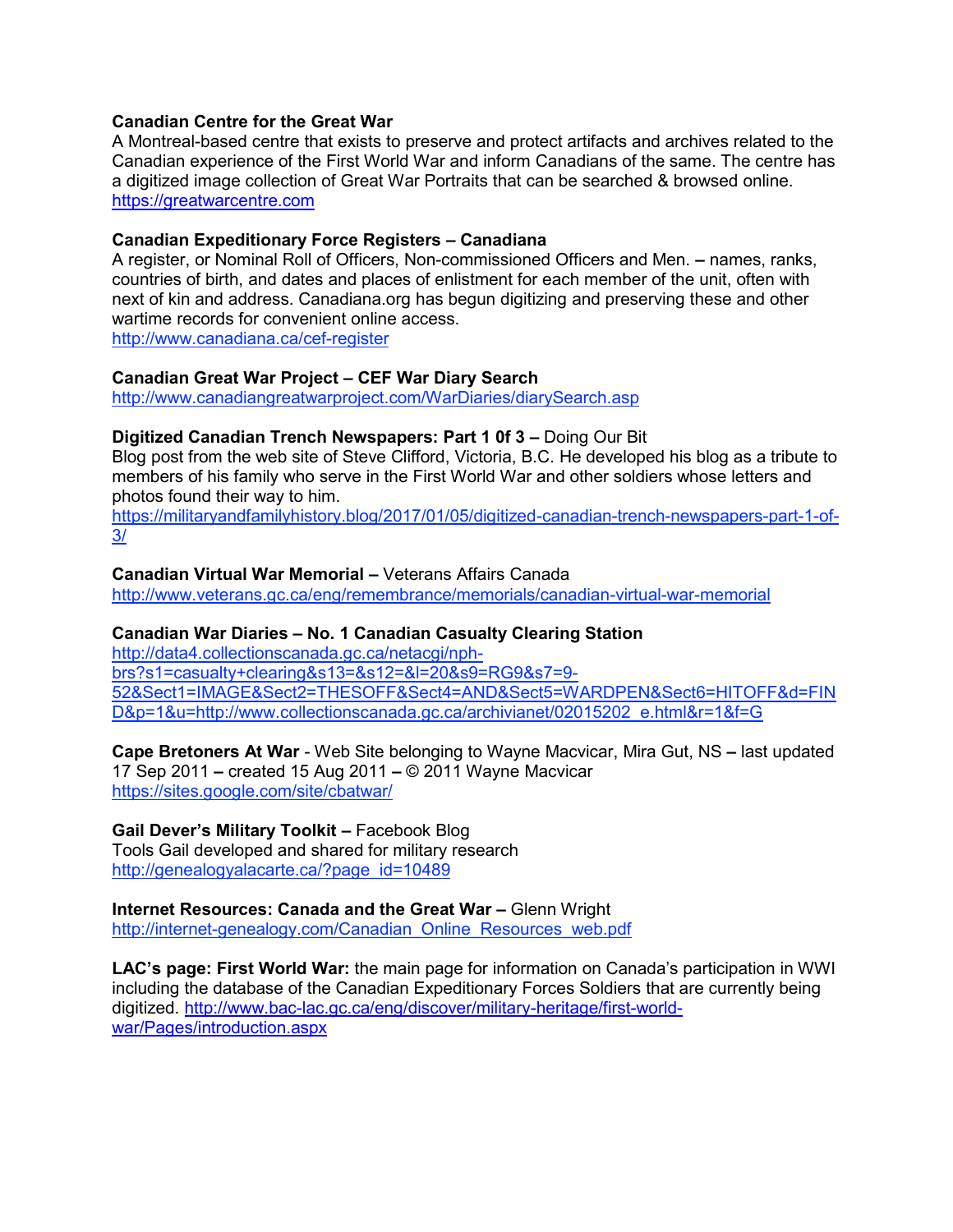#### **LAC's page: Sources relating to Units of the Canadian Expeditionary Force** at

[http://www.bac-lac.gc.ca/eng/discover/military-heritage/first-world-war/Pages/units-canadian](http://www.bac-lac.gc.ca/eng/discover/military-heritage/first-world-war/Pages/units-canadian-expeditionary-force.aspx)[expeditionary-force.aspx](http://www.bac-lac.gc.ca/eng/discover/military-heritage/first-world-war/Pages/units-canadian-expeditionary-force.aspx)

## **Lest We Forget: First World War Cenotaph Research –** Library & Archives Canada Information sheets to help in interpreting documents found in service files for the Canadian Expeditionary Force

<https://web.viu.ca/davies/H355H.Cda.WWI/ReadingServiceFile.pdf>

## **Military Abbreviations (WW1 to present) — Canadian & Commonwealth**

Canadian & Commonwealth Military Abbreviations and/or Acronyms. Sourced from various (websites, references, publications), with special thanks to the users of RAFCommands.com and the Canadian Expeditionary Force Study Group [\(cefresearch.com\)](http://cefresearch.com/). last updated: 19 November 2007

[http://cmhs.ca/PDFs/CMHS\\_MilitaryAbbreviations.pdf](http://cmhs.ca/PDFs/CMHS_MilitaryAbbreviations.pdf)

#### **New Brunswick Great War Project - Provincial Archives of New Brunswick**

Attestation papers for persons from New Brunswick who served in the Canadian Expeditionary Force. Linked to the Library and Archives of Canada website to make it easier for those researching soldiers from New Brunswick <http://archives.gnb.ca/Search/NBGWP/AttestationIndex.aspx?culture=en-CA>

#### **Personnel Records of the First World War- Library & Archives Canada**

[http://www.bac-lac.gc.ca/eng/discover/military-heritage/first-world-war/personnel](http://www.bac-lac.gc.ca/eng/discover/military-heritage/first-world-war/personnel-records/Pages/search.aspx)[records/Pages/search.aspx](http://www.bac-lac.gc.ca/eng/discover/military-heritage/first-world-war/personnel-records/Pages/search.aspx)

**The Canadian Great War Project** also provides free information on individual soldiers and other interesting material on Canada's participation in World War 1. <http://www.canadiangreatwarproject.com/index.asp>

#### **The Great War 1914-1918**

Images and stories from the home front and the front lines of battle that helped forge a Canadian identity. [http://ww1.canada.com](http://ww1.canada.com/)

#### **The Queen's Own Rifles of Canada**

**Flickr** Images of this Toronto regiment throughout their history. From the collection of Canada's Regimental Museum and Archives sharing the history of Canada's longest continuously serving infantry regiment, since 1860. This collection includes newspaper clippings from the Fenian Raids.

<https://www.flickr.com/photos/qormuseum/albums>

#### **The Regimental Rogue – The Royal Canadian Regiment**

A blog about the Royal Canadian Regiment which in an infantry regiment of the Canadian Army. The regiment consists of four battalions, three in the regular force and one in the primary reserve (militia).

[http://www.regimentalrogue.com](http://www.regimentalrogue.com/)

## **The Saskatchewan Virtual War Memorial**

[http://svwm.ca/#](http://svwm.ca/)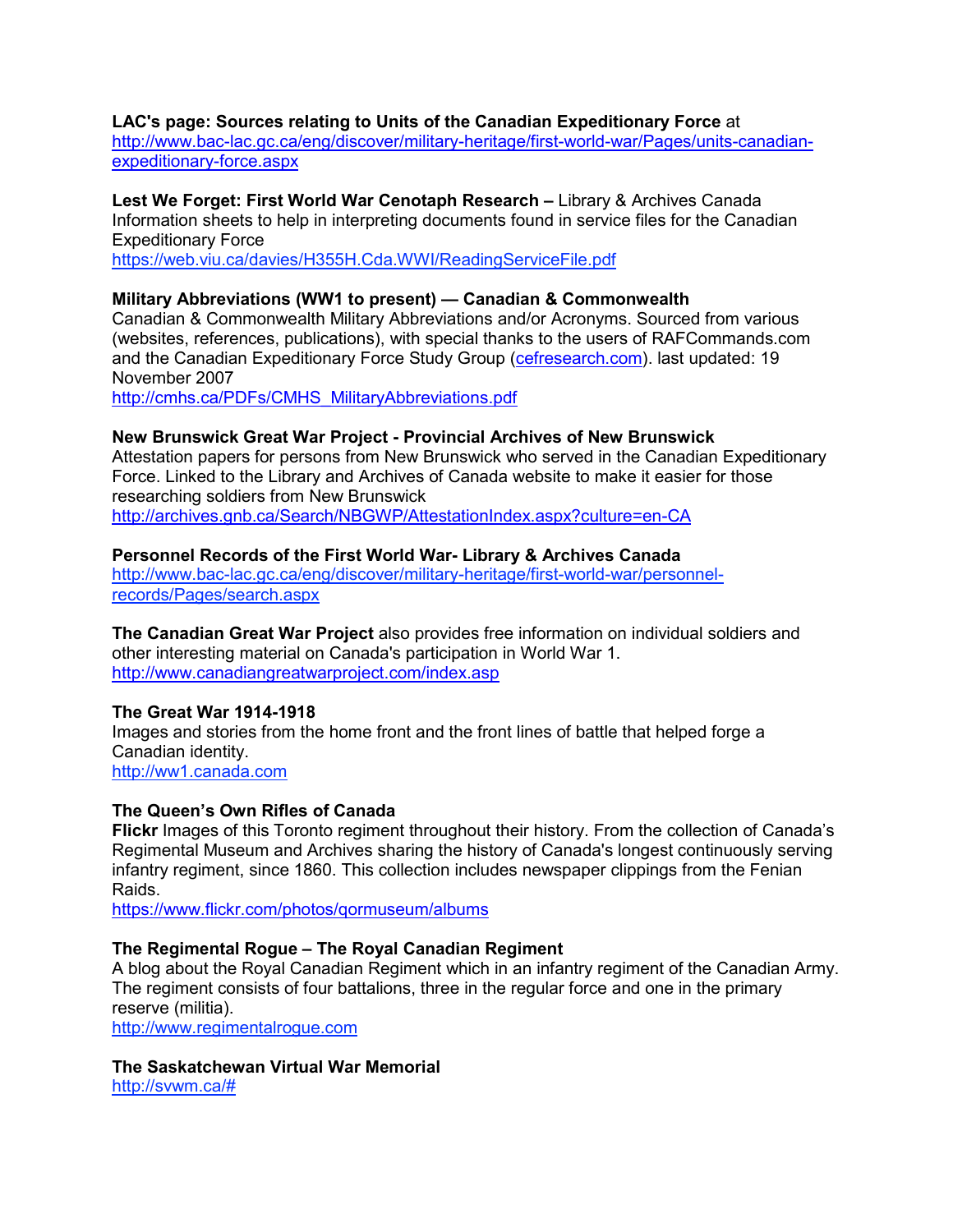**The Sherbrooke Regiment –** Bibliothéque et Archives Nationale du Québec [http://numerique.banq.qc.ca/patrimoine/details/52327/2754531?docref=NjSTbE4HeU9VUL45C](http://numerique.banq.qc.ca/patrimoine/details/52327/2754531?docref=NjSTbE4HeU9VUL45C5NnFQ) [5NnFQ](http://numerique.banq.qc.ca/patrimoine/details/52327/2754531?docref=NjSTbE4HeU9VUL45C5NnFQ)

**Veterans Death Cards: First World War –** Library and Archives Canada **–** archived content [http://www.collectionscanada.gc.ca/microform-digitization/index](http://www.collectionscanada.gc.ca/microform-digitization/index-e.html?PHPSESSID=rgi7t06a60or2jdheocn6v65f4)[e.html?PHPSESSID=rgi7t06a60or2jdheocn6v65f4](http://www.collectionscanada.gc.ca/microform-digitization/index-e.html?PHPSESSID=rgi7t06a60or2jdheocn6v65f4)

## **World War One Thunder Bay Centennial Project**

This project commemorates the years 1914-1918 in history in partnership with local community and Institutions and Lakehead University's Department of History. The website is searchable and browsable and includes letters, death notices, newspaper clippings, photographs, and contains sections on life in Thunder Bay. and military, Industry and technology information. <https://tbayworldwarone.com/about/>

# **UK Sites**

#### **Abbreviations used in the First World War medal index cards**

[http://www.nationalarchives.gov.uk/documents/records/abbreviations-in-world-war-one-medal](http://www.nationalarchives.gov.uk/documents/records/abbreviations-in-world-war-one-medal-index-cards-unit.pdf)[index-cards-unit.pdf](http://www.nationalarchives.gov.uk/documents/records/abbreviations-in-world-war-one-medal-index-cards-unit.pdf)

**A Guide to British Awards for Gallantry or Meritorious Service in WW1 –** on the site The Great War 1914 **–** 1918

<http://www.greatwar.co.uk/medals/ww1-gallantry-awards.htm#MM>

#### **An Imperishable Record - The People of North-West Wirral and the Great War**

This blog was established in 2013 to help further memorialize the casualties from WW1 from West Kirby, Wirral, England - about 334 names from the Grange Hill Memorial. In 2013 approximately 80 biographies had been posted. A small team of volunteers continues to contribute biographies to this blog. Their Intent is to follow in the footsteps of the title "An Imperishable Record" which first appeared in The Hoylake and West Kirby Advertiser of 22nd December 1922, describing the dedication of the Grange Hill War Memorial. [https://grangehill1922.wordpress.com](https://grangehill1922.wordpress.com/)

#### **BBC World War One At Home**

<http://www.bbc.co.uk/programmes/p01nhwgx>

## **British Army, Imperial War Museum Bond of Sacrifice 1914 – 1918**

A record source on Find My Past that includes photos and details of WWI military ancestor's service with an index pertaining to records found on the Imperial War Museum website. Transcripts include rank, regiment, awards, soldier number and death date for soldiers included/ [https://www.findmypast.com](https://www.findmypast.com/) or [https://www.findmypast.co.uk](https://www.findmypast.co.uk/)

## **British Battles – [BritishBattles.com](http://britishbattles.com/)**

No information available about who owns this site. Good information and maps of battlefields. starting to describe the early battles of the First World War [https://www.britishbattles.com](https://www.britishbattles.com/)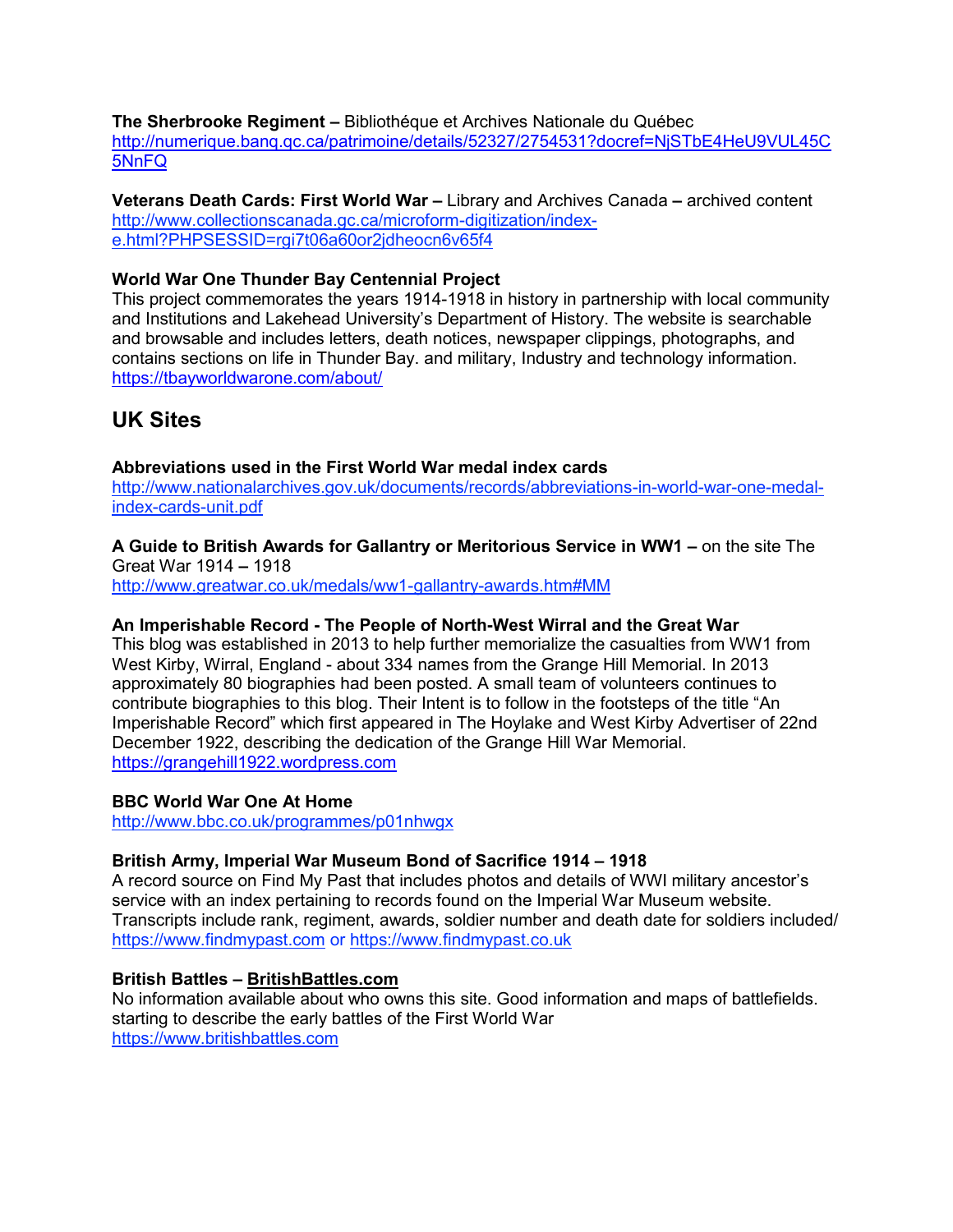#### **Completed UK war diaries –** list of all war diaries available at The National Archives (more direct and easier search than TNA website)

<http://wd3.herokuapp.com/public>

## **Crew Lists of the British Merchant Navy –- 1915**

Digitized lists of records for 750,000 seamen who were serving in 1916 providing the ages, ranks and names of the ships they served on. [http://1915crewlists.rmg.co.uk](http://1915crewlists.rmg.co.uk/)

#### **Fallen Railwaymen –** National Railway Museum, UK

An archive of over 20,000 fallen UK railway workers that lost their lives in the First World War. <http://firstworldwar.nrm.org.uk/fallen-railwaymen/>

#### **First World War 100 –** The National Archives, UK

Marking the centenary of the war with an extensive program between 2014 & 2019. Explores major anniversaries and key aspects of the war through themes, special projects and partnerships.

<http://www.nationalarchives.gov.uk/first-world-war/>

#### **First World War – A Global View –** The National Archives, UK

Explore the global impact of the First World War through an interactive map, which highlights key events and figures in countries from Aden to Zanzibar. The map goes beyond the trenches of the Western Front and shows how the war affected different parts of the world. <http://www.nationalarchives.gov.uk/first-world-war/a-global-view/>

#### **First World War Centenary –** Imperial War Museums, UK

Connecting current and future generations with the lives, stories and impact of the First World War

[http://www.1914.org](http://www.1914.org/)

## **First World War Volunteers – British Red Cross**

Database of over 90,000 people who volunteered for the British Red Cross at him and overseas during the war.

<http://www.redcross.org.uk/About-us/Who-we-are/History-and-origin/First-World-War>

#### **Forces War Records & Military Genealogy**

A UK based, free and pay per view Web Site which can help determine where a UK soldier served & gives information on regiments, battalions, etc. The sister site of Forces Reunited (the leading British military community on the web) and part of Clever Digit Media Ltd. Created in 2008 & providing information on over seven million individuals records and supplementary military data not found on any other sites. Records such as casualty & POW lists; school, university and company rolls of honour; Territorial Force Medal rolls; Embarkation Lists. The transcription of military hospital records is currently unique.

[https://www.forces-war-records.co.uk](https://www.forces-war-records.co.uk/)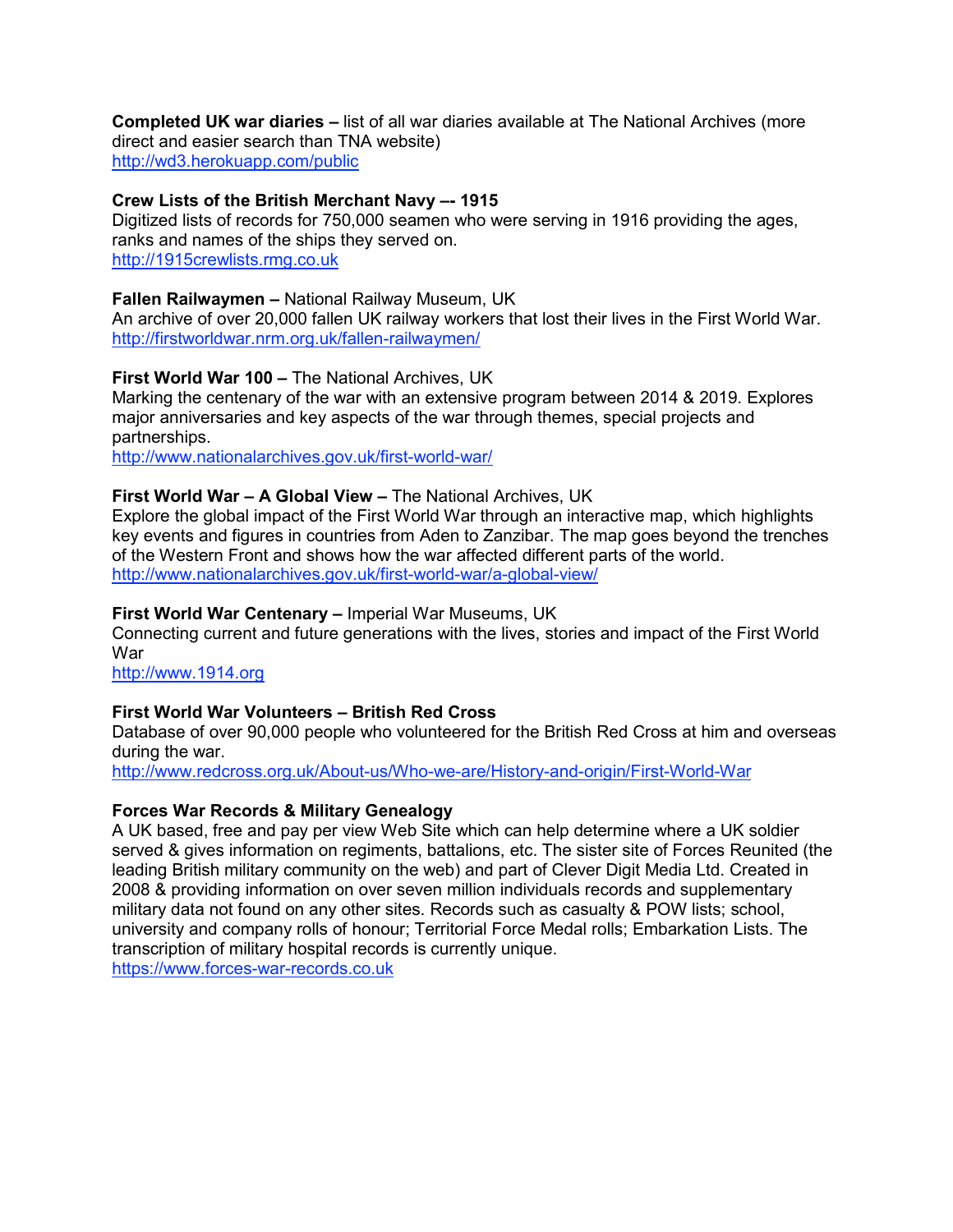#### **The British Newspaper Archive**

UK paid subscription required **–** available to use for free at the Ottawa City Archives on Tallwood <https://www.britishnewspaperarchive.co.uk/help/about>

**The Illustrated First World War –** from the Archives of The Illustrated London News [https://www.illustratedfirstworldwar.com](https://www.illustratedfirstworldwar.com/)

#### **The London Gazette**

The government's own newspaper, published daily since 1665, reporting on appointments and promotions of army officers and medal awards. An invaluable resource <https://www.thegazette.co.uk/all-notices/>

#### **The Long Long Trail – The British Army in the Great War of 1914 – 1918**

A site by Chris Baker **–** all about the soldiers, units, regiments and battles of the British Army of the First World War, and how to research and understand them. Contains no actual records but explains what they all are, how to find and understand them and has links to other useful sites. The most complete list of surviving absent voter rolls available. [https://www.twgpp.org](https://www.twgpp.org/)

#### **The National Archives**

TNA has a First World War Research Guide that includes copies of the Medal Cars, service records of British Army nurses, War Diaries for many units, Household Cavalry service records; and Prisoner of War interview reports [http://nationalarchives.gov.uk](http://nationalarchives.gov.uk/)

#### **The National Army Museum**

Collection explores themes relating to army life through the ages and details its extensive holdings of books, manuscripts, photographs and memorabilia [https://www.nam.ac.uk](https://www.nam.ac.uk/)

#### **The Ogilby Trust**

This site has information on all Corps and Regimental Museums in the UK including contact details and website links among other things. [http://www.armymuseums.org.uk](http://www.armymuseums.org.uk/)

## **The Suffolk Regiment – A Resource Guide – The 11th Battalion & Abridged Chronology of the 11th Battalion**

Webpages containing information on the 11th Battalion <http://www.curme.co.uk/102.htm> [http://www.curme.co.uk/101.htm#Chronology%20-%20Cambs%20Suffolks](http://www.curme.co.uk/101.htm#Chronology%2520-%2520Cambs%2520Suffolks)

**Trace a WWI British Soldier –** The Great War- 1914-1918 <http://www.greatwar.co.uk/research/family-history/trace-ww1-british-soldier.htm>

**War Memorials Register –** The UK Imperial War Museums <http://www.iwm.org.uk/corporate/projects-and-partnerships/war-memorials-register>

**World War One, British Library** – military structure and ranks in the British army WWI <http://www.bl.uk/world-war-one/articles/military-structures-and-ranks>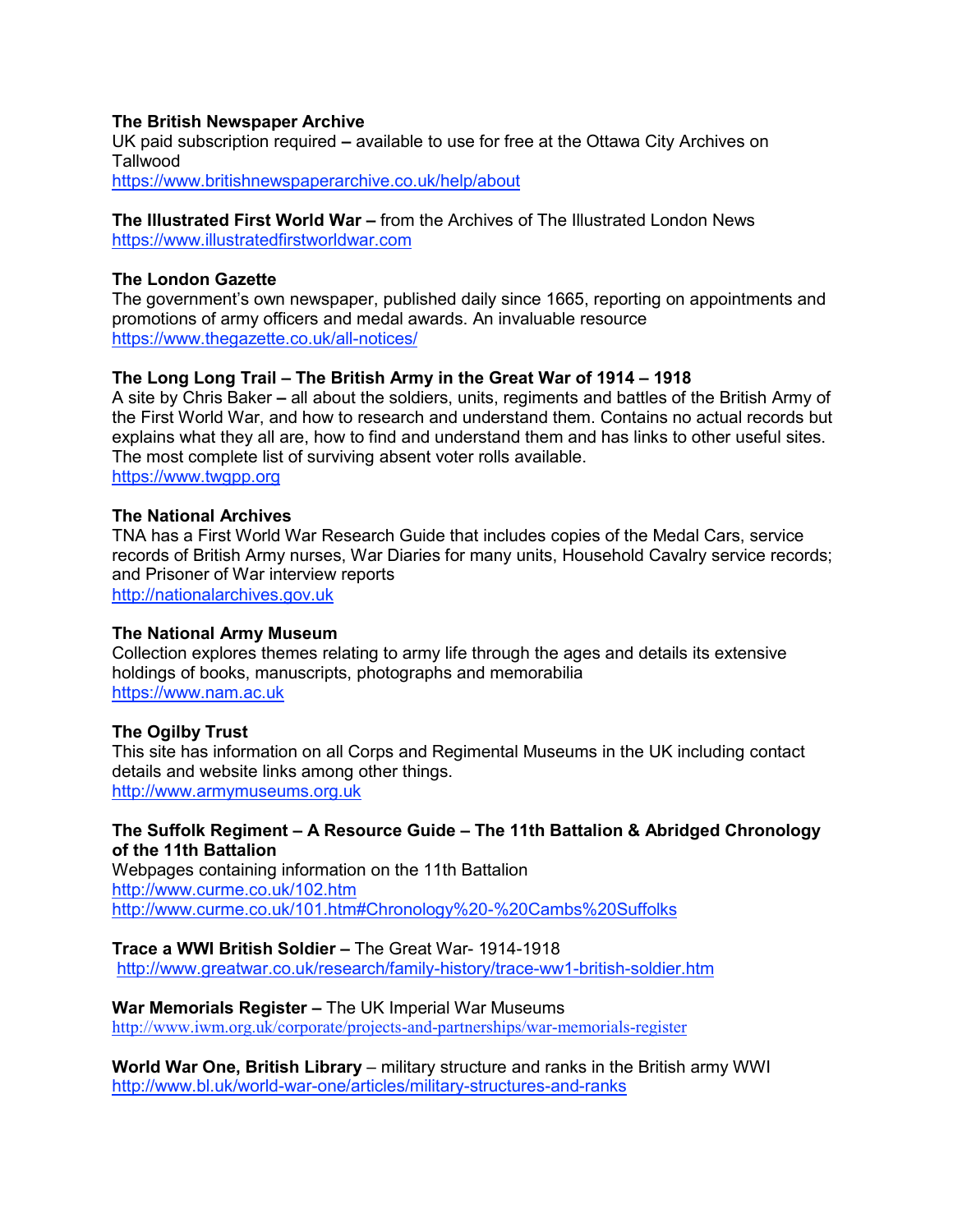# **Irish Soldiers**

**Irish Soldiers Records –** National Army Museum **–** Ireland Free database for the enlistment books of the disbanded Irish regiments <https://www.nam.ac.uk/soldiers-records/persons>

**Civil Registrations, Irish Genealogy** <https://civilrecords.irishgenealogy.ie/churchrecords/civil-search.jsp>

**The National Archives of Ireland** <http://www.census.nationalarchives.ie/>

# **Australian and New Zealander Soldiers**

**Abbreviations NZ army** – abbreviations used in WWI NZ service records [http://www.nzdf.mil.nz/personnel-records/nzdf-Archives/resources/ww1-army-service](http://www.nzdf.mil.nz/personnel-records/nzdf-Archives/resources/ww1-army-service-records.htm)[records.htm](http://www.nzdf.mil.nz/personnel-records/nzdf-Archives/resources/ww1-army-service-records.htm)

**Australian War Memorial** https://www.awm.gov.au/

**National Archives of Australia** – First Australian Imperial Force Personnel Dossiers, 1914– 1920 <http://discoveringanzacs.naa.gov.au/series-info/b2455/>

**History of New Zealand Division in France and Flanders**

http://christchurchcitylibraries.com/Heritage/Publications/NewZealandDivisionInFranceAndFland ers/NewZealandDivisionInFranceAndFlanders.pdf

## **New Zealand Army Service Records**

http://www.digitalnz.org/

**New Zealand War Graves Project –** photographs, research and background information on New Zealand's participation in WWI (some information on individual soldiers) <http://www.nzwargraves.org.nz/>

**Papers Past – National Library of New Zealand** – free access to digitized newspapers from the 19th and 20th century. Also included are: "Magazines and Journals", "Letters and Diaries" and "Parliamentary Papers [https://paperspast.natlib.govt.nz](https://paperspast.natlib.govt.nz/)

## **Get a copy of a WW1 service record – New Zealand Government – Govt.nz**

Archives New Zealand is in the process of putting military records online for those who served in World War I **–** Free access to digitized Service files [https://www.govt.nz/browse/history-culture-and-heritage/nz-history/get-a-copy-of-a-ww1-service](https://www.govt.nz/browse/history-culture-and-heritage/nz-history/get-a-copy-of-a-ww1-service-record/)[record/](https://www.govt.nz/browse/history-culture-and-heritage/nz-history/get-a-copy-of-a-ww1-service-record/)